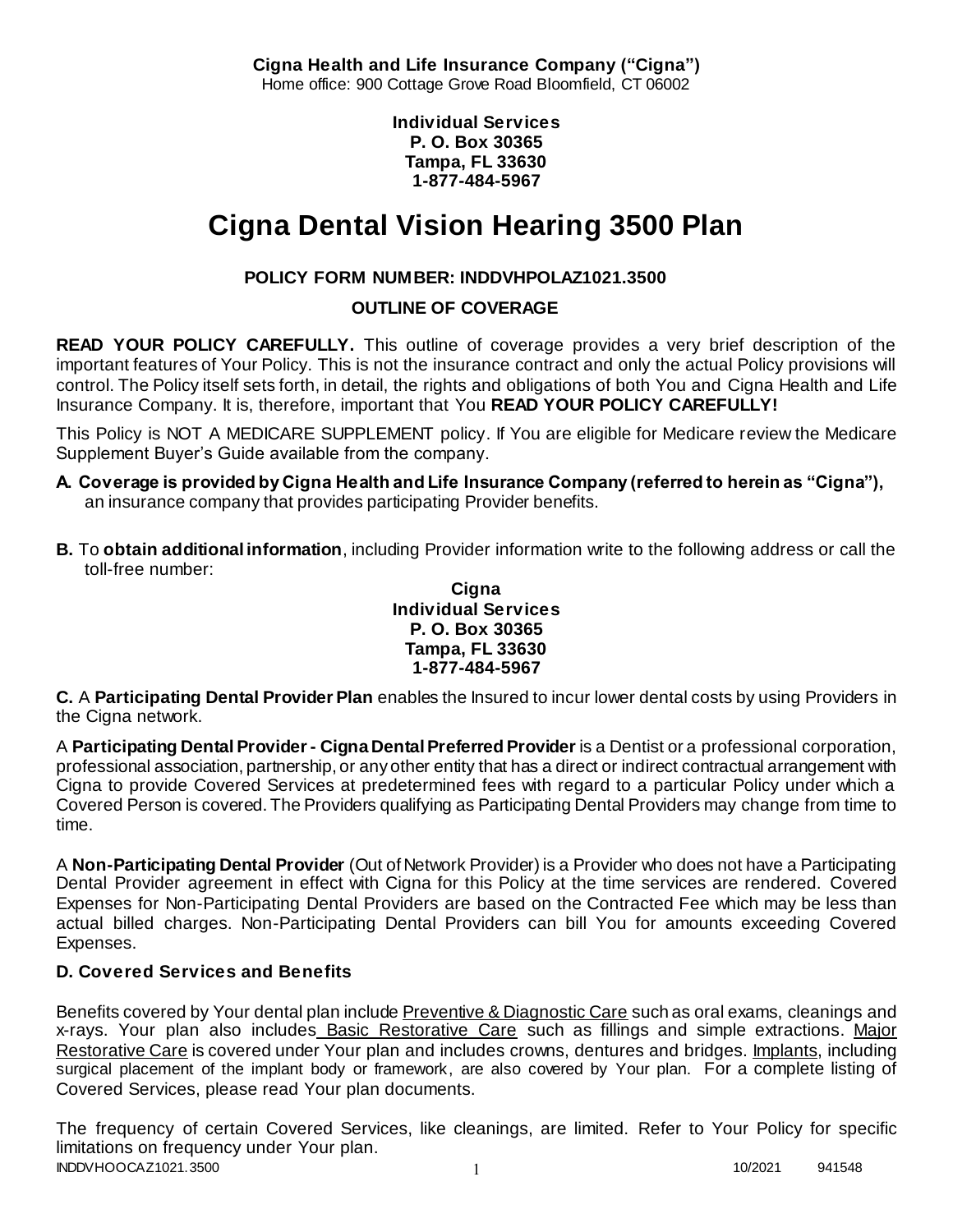### **Benefit Schedule**

The benefits outlined in the table below show the payment percentages for Covered Expenses **AFTER** any applicable Deductibles have been satisfied unless otherwise stated.

# **CIGNA DENTAL, VISION, AND HEARING INSURANCE** *The Schedule*

#### **For You and Your Dependents**

#### **The Schedule – Dental Benefits**

If You select a Participating Dental Provider, Your cost will be less than if You select a Non-Participating Dental Provider.

#### **Emergency Services**

The Benefit Percentage payable for Emergency Services charges made by a Non-Participating Dental Provider is the same Benefit Percentage as for Participating Dental Provider Charges. Dental Emergency services are required immediately to either alleviate pain or to treat the sudden onset of an acute dental condition. These are usually minor procedures performed in response to serious symptoms, which temporarily relieve significant pain, but do not effect a definitive cure, and which, if not rendered, will likely result in a more serious dental or medical complication.

#### **Dental Deductibles**

Dental Deductibles are expenses to be paid by You or Your Dependent. Dental Deductibles are in addition to any Coinsurance. Once the Dental Deductible maximum in The Schedule has been reached You and Your family need not satisfy any further dental deductible for the rest of that year.

#### **Participating Dental Provider Payment**

Participating Dental Provider services are paid based on the Contracted Fee agreed upon by the Provider and Cigna.

#### **Non-Participating Dental Provider Payment**

Non-Participating Dental Provider services are paid based on the Contracted Fee.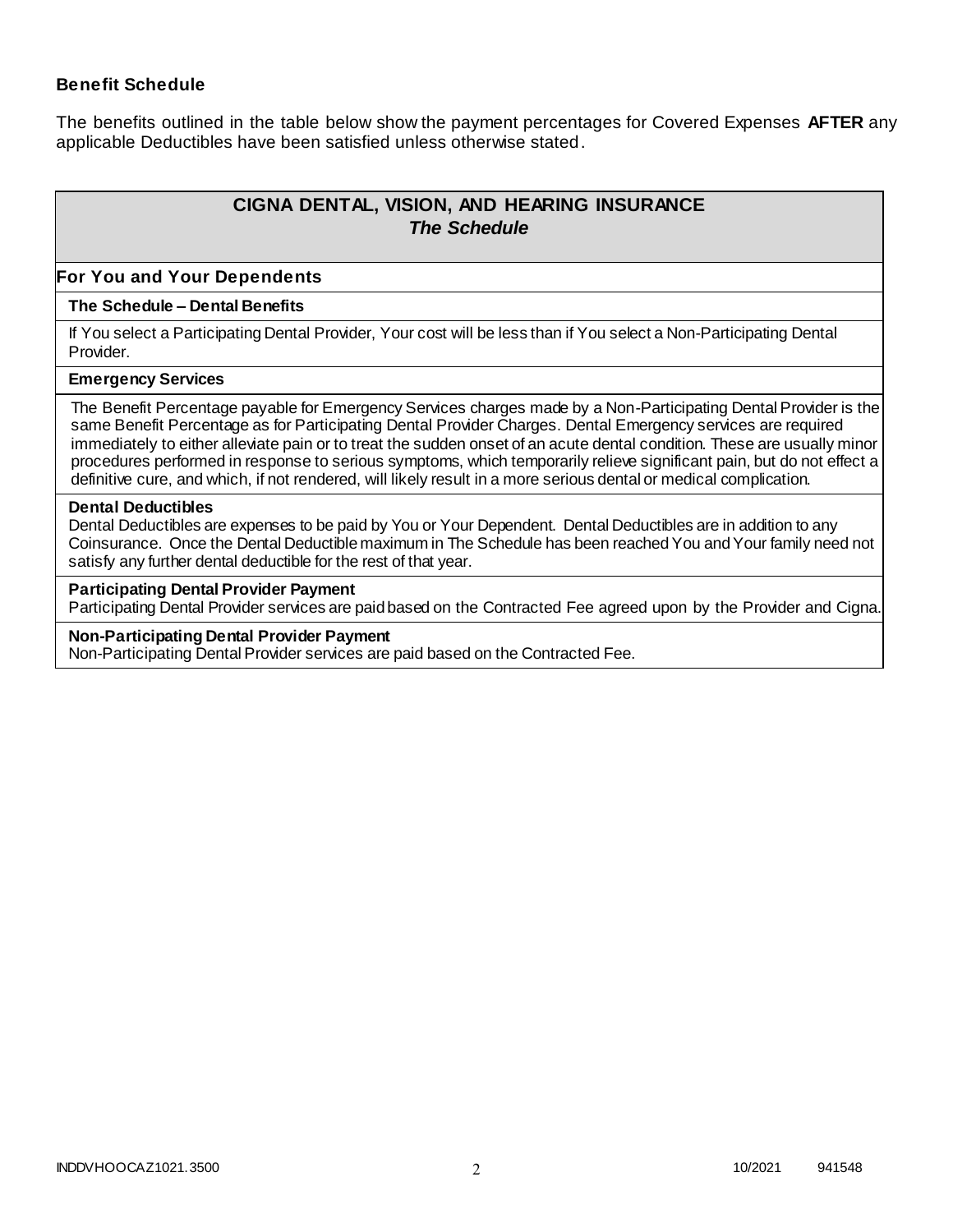| DENTAL BENEFIT HIGHLIGHTS                                                                                                                                                                                                                                                 |                                                  |
|---------------------------------------------------------------------------------------------------------------------------------------------------------------------------------------------------------------------------------------------------------------------------|--------------------------------------------------|
| Classes I, II, III, IX<br><b>Calendar Year Maximum</b>                                                                                                                                                                                                                    | \$2,500 per person                               |
| <b>Class IX Lifetime Maximum</b>                                                                                                                                                                                                                                          | \$2,000 per person                               |
| <b>Calendar Year Dental Deductible</b>                                                                                                                                                                                                                                    |                                                  |
| Individual                                                                                                                                                                                                                                                                | \$100 per person                                 |
|                                                                                                                                                                                                                                                                           | Not Applicable to Class I                        |
| Class I                                                                                                                                                                                                                                                                   | The Percentage of Covered Expenses the Plan Pays |
| Preventive Care<br>Oral Exams<br><b>Routine Cleanings</b><br>Routine X-rays<br>Non-Routine X-rays<br><b>Fluoride Application</b><br><b>Sealants</b><br>Space Maintainers (non-orthodontic)<br>Emergency Care to Relieve Pain                                              | 100%                                             |
| <b>Class II</b>                                                                                                                                                                                                                                                           | The Percentage of Covered Expenses the Plan Pays |
| <b>Basic Restorative</b><br>Fillings<br>Surgical Extraction of Impacted Teeth<br>Oral Surgery, Simple Extractions<br>Relines, Rebases, and Adjustments<br>Repairs - Bridges, Crowns, and Inlays<br>Repairs - Dentures                                                     | 80% after dental deductible                      |
| <b>Class III</b>                                                                                                                                                                                                                                                          | The Percentage of Covered Expenses the Plan Pays |
| <b>Major Restorative</b><br>Crowns / Inlays / Onlays<br>Root Canal Therapy / Endodontics<br><b>Minor Periodontics</b><br><b>Major Periodontics</b><br>Oral Surgery, All Except Simple Extractions<br>Prosthesis Over Implant<br>Anesthetics<br>Dentures<br><b>Bridges</b> | 50% after dental deductible                      |
| <b>Class IX</b>                                                                                                                                                                                                                                                           | The Percentage of Covered Expenses the Plan Pays |
| Implants                                                                                                                                                                                                                                                                  | 50% after plan deductible                        |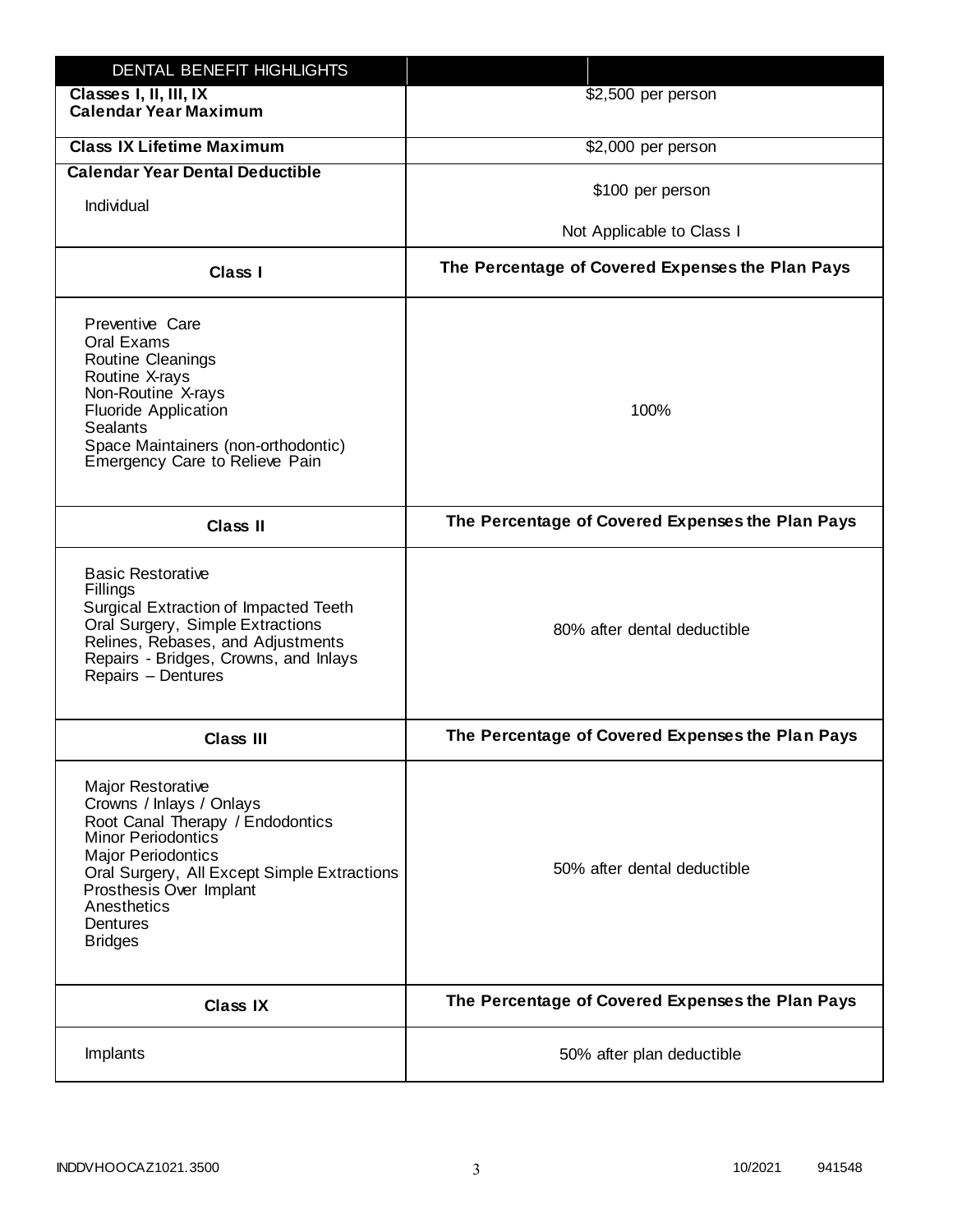| The Schedule - Vision Benefits                                                                  |                                                                                          |
|-------------------------------------------------------------------------------------------------|------------------------------------------------------------------------------------------|
| <b>VISION BENEFIT HIGHLIGHTS</b>                                                                |                                                                                          |
| Eye Examinations, including refraction                                                          | The plan pays 90% of expenses, not to exceed a \$100 calendar<br>year maximum per person |
| Materials (corrective eyeglasses or contact<br>lenses, including fittings and follow-up visits) | \$300 calendar year maximum per person                                                   |

| The Schedule - Hearing Benefits                             |                                        |
|-------------------------------------------------------------|----------------------------------------|
| HEARING BENEFIT HIGHLIGHTS                                  |                                        |
| <b>Hearing Examinations</b>                                 | \$50 calendar year maximum per person  |
| Materials (Hearing Aids, including fittings<br>and repairs) | \$700 calendar year maximum per person |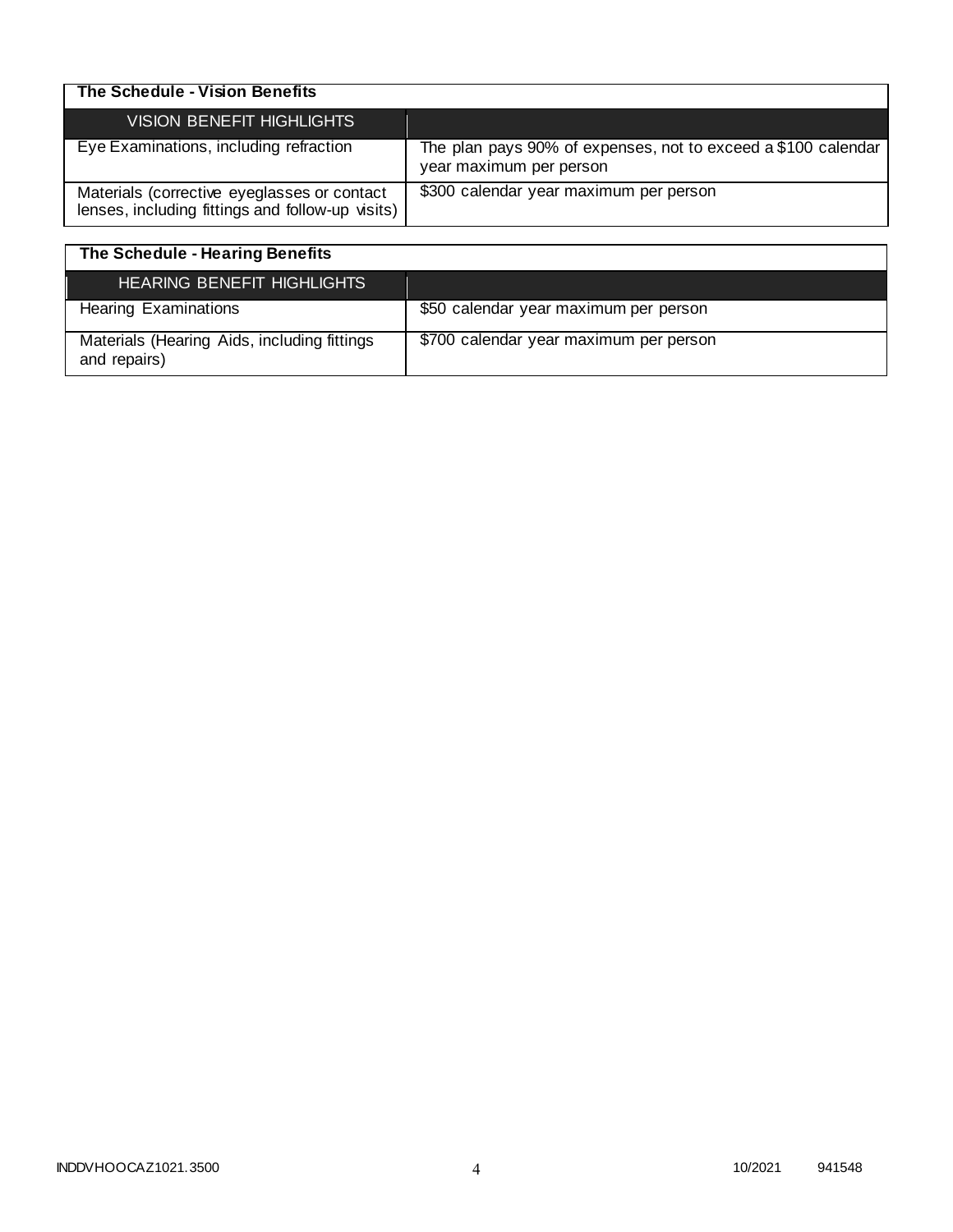# **Waiting Periods**

A Covered Person may access their dental, vision, and hearing benefit insurance once he or she has satisfied the following waiting periods.

- there is no waiting period for Class I or II dental benefits or for vision and hearing benefits.
- after 6 consecutive months of coverage dental benefits will increase to include the list of Class III procedures.
- after 12 consecutive months of coverage dental benefits will increase to include the list of Class IX procedures.

### **Missing Teeth Limitation**

There is no payment for replacement of teeth that are missing when a person first becomes insured. This payment limitation no longer applies after 24 months of continuous coverage.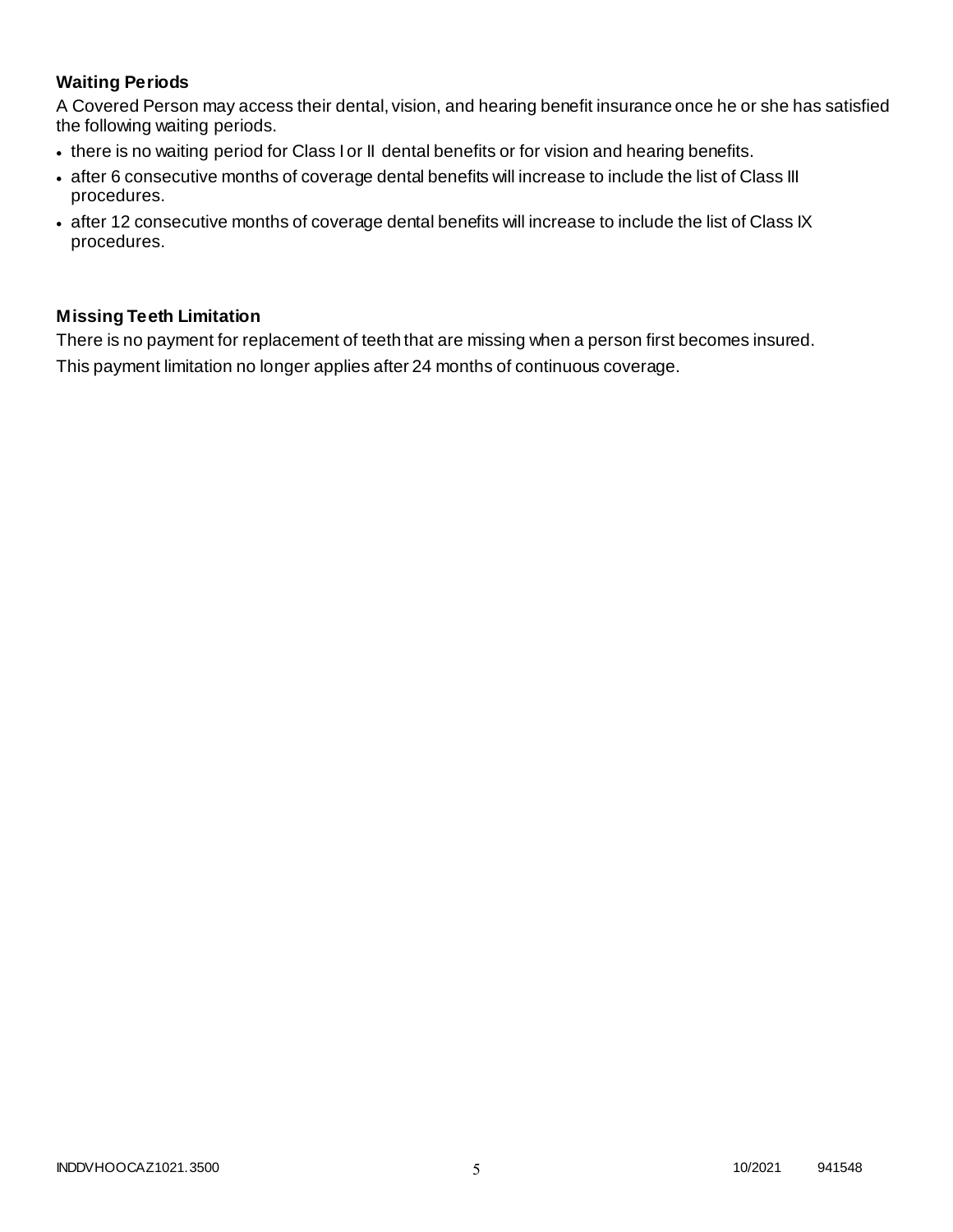## **E. Insured's Financial Responsibility**

The Insured is responsible for paying the monthly or quarterly premium on a timely basis. The Insured is also responsible to pay Providers for charges that are applied to the Deductibles, Coinsurance, and any amounts charged by Non-Participating Dental Providers in excess of the Contracted Fee. In addition, any charges for Medically Necessary and/or Dentally Necessary items that are excluded under the Policy are the responsibility of the Insured.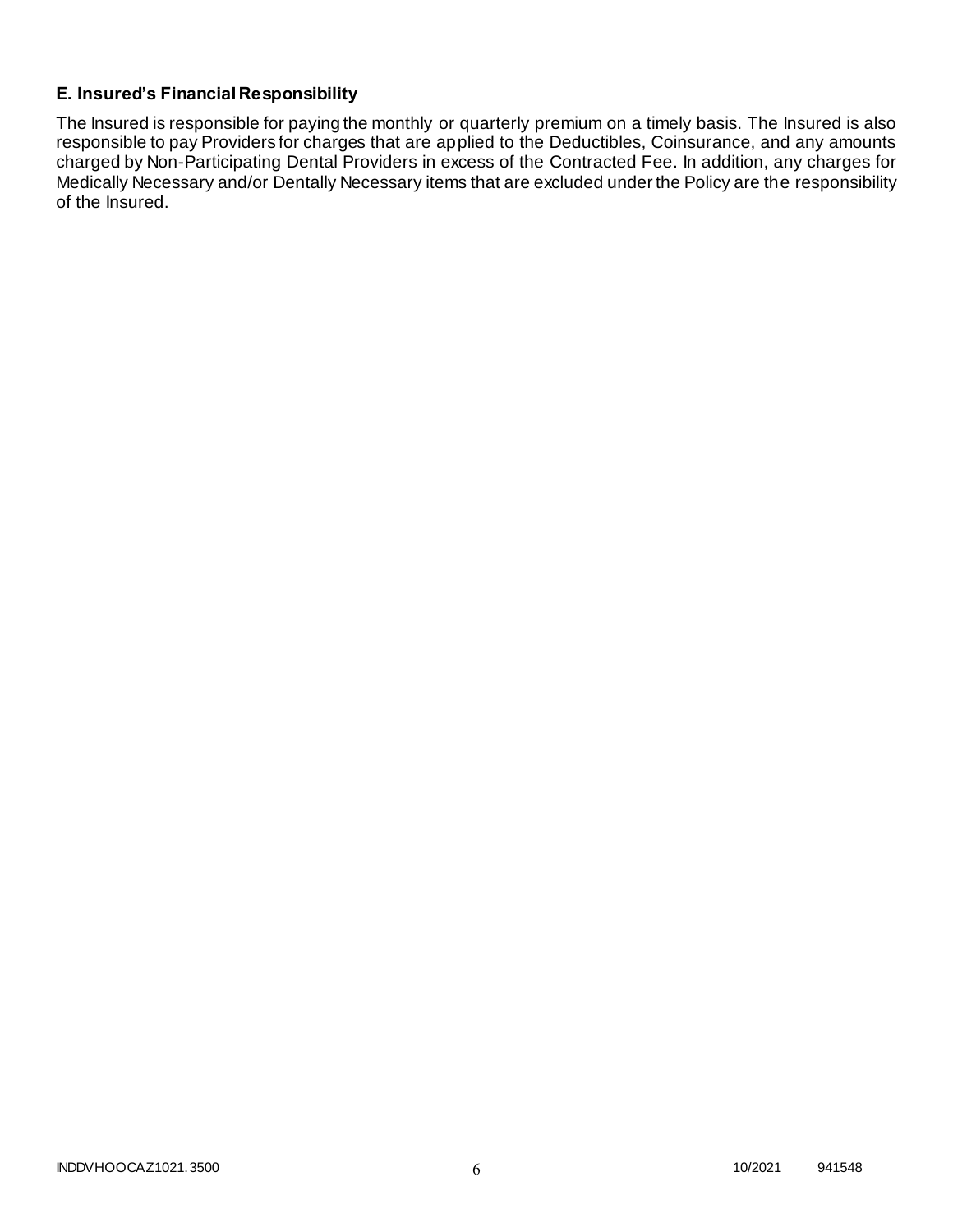# **F. Exclusions And Limitations: What Is Not Covered By This Policy**

# **Expenses Not Covered**

Covered Expenses will not include, and no payment will be made for:

- procedures which are not included in the list of Covered Dental Services, Covered Vision Services, or Covered Hearing Services;
- cone beam imaging;
- instruction for plaque control, oral hygiene and diet;
- core build-ups;
- veneers;
- precious or semi-precious metals for crowns, bridges and abutments;
- restoration of teeth which have been damaged by erosion, attrition or abrasion;
- bite registrations; precision or semi-precision attachments; or splinting;
- orthodontic treatment, except for the treatment of cleft lip and cleft palate;
- general anesthesia or intravenous sedation, when used for the purposes of anxiety control or patient management is not covered; may be considered only when medically or dentally necessary and when in conjunction with covered complex oral surgery;
- athletic mouth guards;
- services performed solely for cosmetic reasons;
- personalization or decoration of any dental device or dental work;
- replacement of an appliance per benefit guidelines;
- services that are deemed to be medical in nature;
- services and supplies received from a hospital;
- prescription drugs;
- plano lenses;
- VDT (video display terminal)/computer eyeglass benefit;
- medical or surgical treatment of the eyes;
- any type of corrective vision surgery, including LASIK surgery, radial ketatonomy (RK), automated lamellar keratoplasty (ALK), or conductive keratoplasty (CK);
- Orthoptic or vision training and any associated supplemental testing;
- any eye examination, or any corrective eyewear, required by an employer as a condition of employment;
- safety eyewear;
- sub-normal vision aids or non-prescription lenses;
- Magnification or low vision aids not shown as covered in the Schedule of Vision Coverage;
- Assistive Listening Devices (ALDs);
- medical and/or surgical treatment of the internal or external structures of the ear, including but not limited to Cochlear implants;
- Hearing Aids not prescribed by a Licensed Hearing Care Professional;
- ear protective devices or plugs;
- Hearing Aids maintenance/service contracts, ear molds and other miscellaneous repairs;
- Hearing Aids purchased online or over the counter (OTC); or
- Disposable Hearing Aids.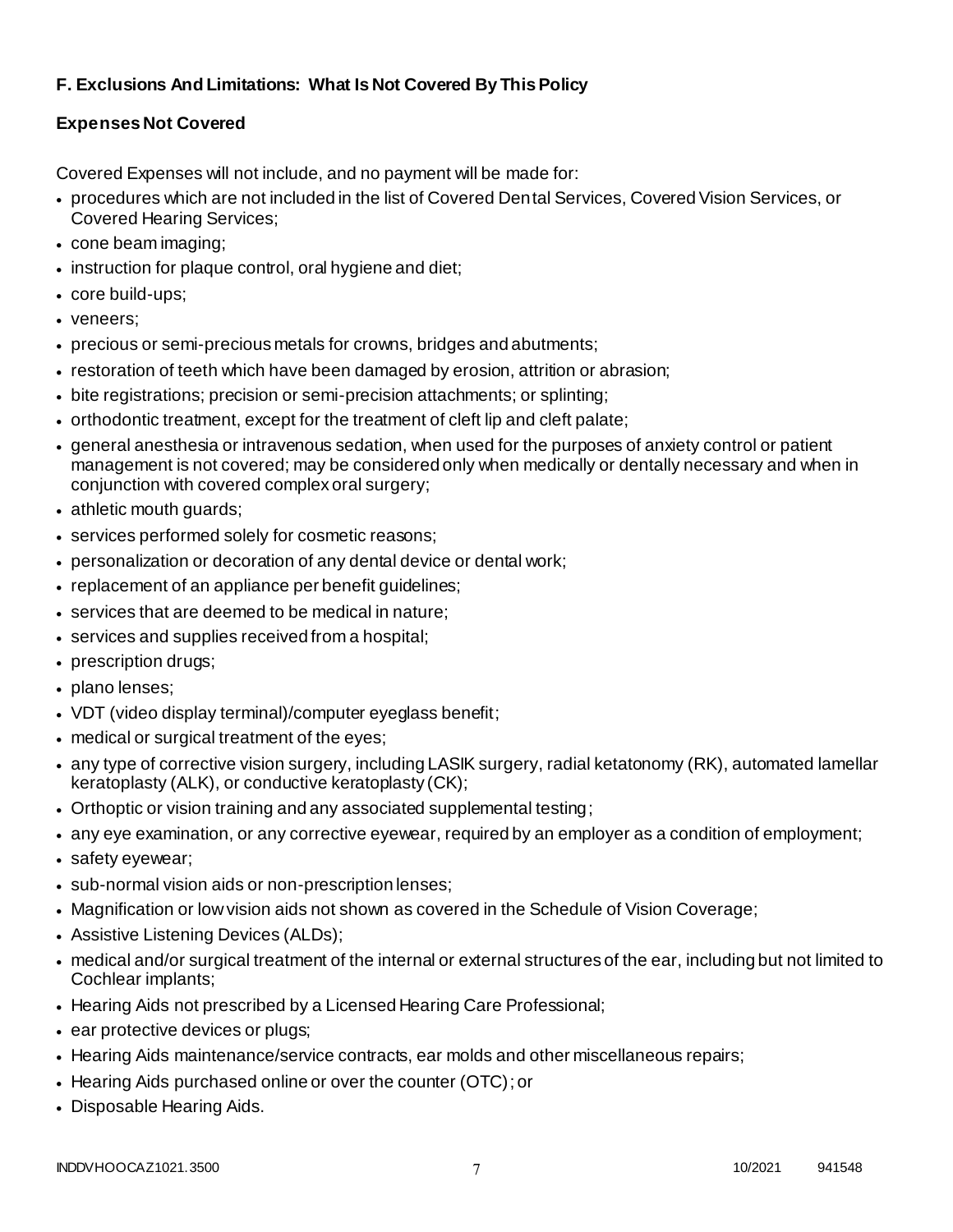### **General Limitations**

No payment will be made for expenses incurred for You or any one of Your Dependents:

- For services not specifically listed as Covered Services in this Policy;
- For services or supplies that are not Medically Necessary;
- For services received before the Effective Date of coverage;
- For services received after coverage under this Policy ends;
- For services for which You have no legal obligation to pay or for which no charge would be made if You d id not have insurance coverage;
- For Professional services or supplies received or purchased directly or on Your behalf by anyone, including a Provider, from any of the following:
	- Yourself or Your employer;
	- a person who lives in the Covered Person's home, or that person's employer;
	- a person who is that person's employer.
- for or in connection with an Injury arising out of, or in the course of, any employment for wage or profit;
- for or in connection with a Sickness which is covered under any workers' compensation or similar law;
- for charges made by a Hospital owned or operated by or which provides care or performs services for, the United States Government, if such charges are directly related to a condition which occurred while serving in the military or an associated auxiliary unit;
- services or supplies received due to an act of war, declared or undeclared while serving in the military or an associated auxiliary unit;
- to the extent that payment is unlawful where the person resides when the expenses are incurred;
- for charges which the person is not legally required to pay;
- for charges which would not have been made if the person had no insurance;
- to the extent that billed charges exceed the rate of reimbursement as described in the Schedule;
- for charges for unnecessary care, treatment or surgery;
- to the extent that You or any of Your Dependents is in any way paid or entitled to payment for those expenses by or through a public program, other than Medicaid;
- for or in connection with experimental procedures or treatment methods not approved by the American Dental Association or the appropriate dental specialty society;
- Procedures that are a covered expense under any other plan which provides dental, vision, or hearing benefits;
- To the extent that benefits are paid or payable for those expenses under the mandatory part of any auto insurance policy written to comply with a "no-fault" insurance law or an uninsured motorist insurance law. Cigna will take into account any adjustment option chosen under such part by You or any one of Your Dependents.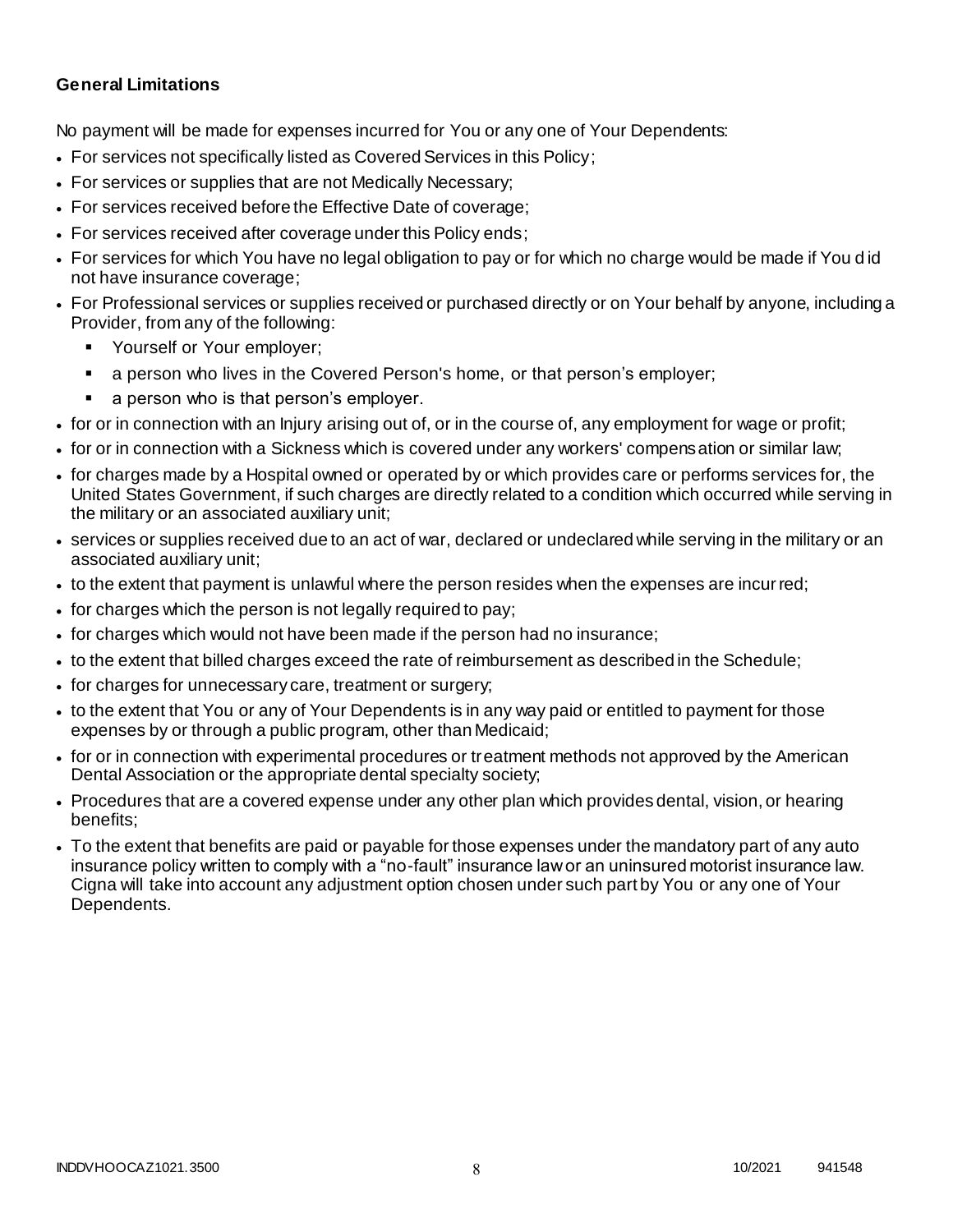### **G. Predetermination of Dental Benefits Program**

Predetermination of Benefits is a voluntary review of a Dentist's proposed treatment plan and expected charges. It is not preauthorization of service and is not required.

The treatment plan should include supporting pre-operative x-rays and other diagnostic materials as requested by Cigna's dental consultant. If there is a change in the treatment plan, a revised plan should be submitted.

Cigna will determine covered dental expenses for the proposed treatment plan. If there is no Predetermination of Benefits, Cigna will determine covered dental expenses when it receives a claim.

Review of proposed treatment is advised whenever extensive dental work is recommended when charges exceed **\$500**.

Predetermination of Benefits is not a guarantee of a set payment. Payment is based on the services that are actually delivered and the coverage in force at the time services are completed.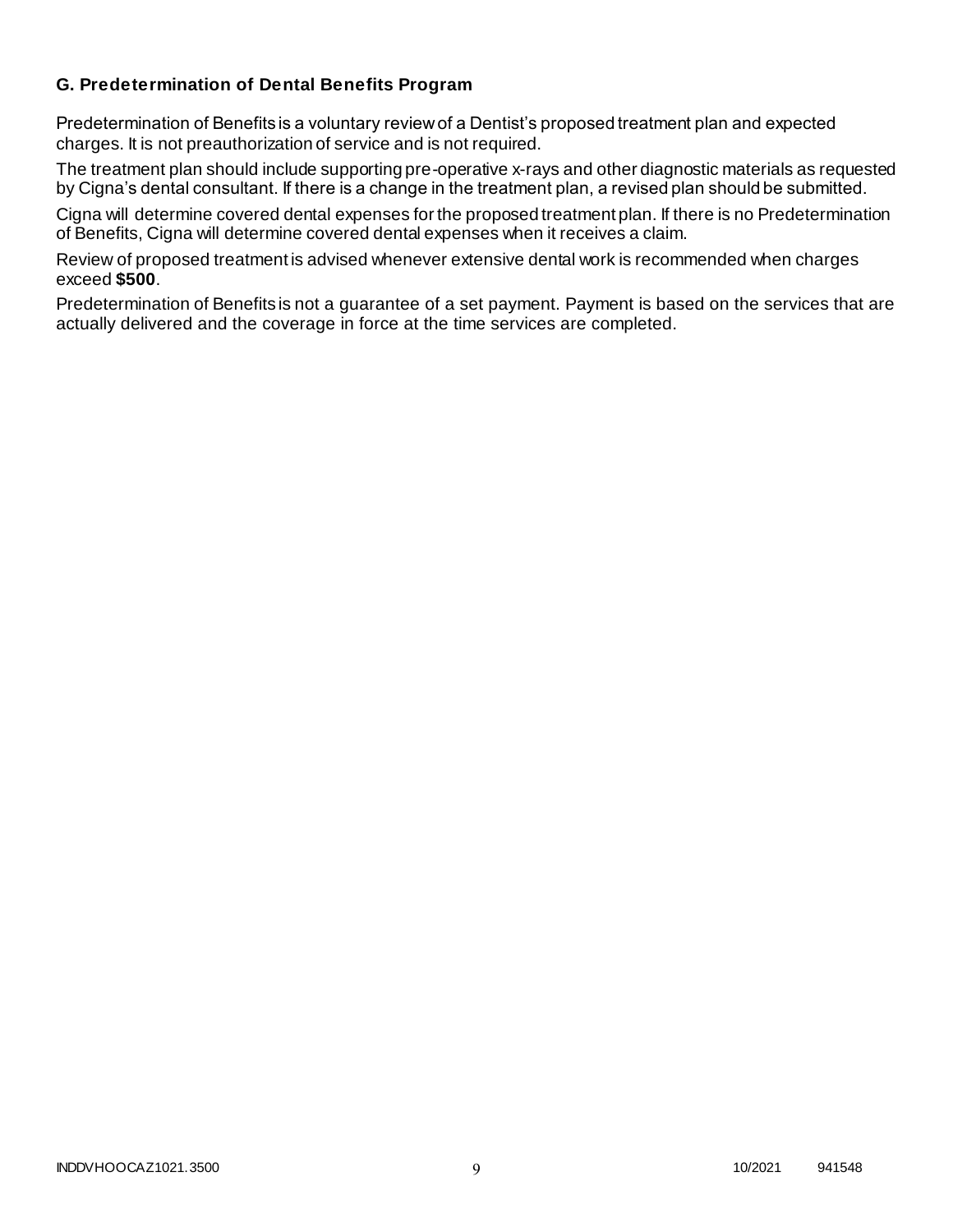### **H. General Provisions**

## **WHEN YOU HAVE A COMPLAINT OR AN APPEAL**

For the purposes of this section, any reference to "You," "Your" or "Yourself" also refers to a representative or Provider designated by You to act on Your behalf, unless otherwise noted.

We want You to be completely satisfied with the care You receive. That is why We have established a process for addressing Your concerns and solving Your problems.

### **Start with Member Services**

We are here to listen and help. If You have a concern regarding a person, a service, the quality of care, or contractual benefits, You can call Our toll-free number and explain Your concern to one of Our Customer Service representatives. You can also express that concern in writing. Please call or write to Us at the following:

Customer Services Toll-Free Number or address on mycigna.com, explanation of benefits or claim form

We will do Our best to resolve the matter on Your initial contact. If We need more time to review or investigate Your concern, We will get back to You as soon as possible, but in any case within 30 days. If You are not satisfied with the results of a coverage decision, You can start the appeals procedure.

### **Appeals Procedure**

Cigna has a two step appeals procedure for coverage decisions. To initiate an appeal, You must submit a request for an appeal in writing within 2 years of receipt of a denial notice. We will send written acknowledgement of Your appeal request within 5 business days after receipt. You should state the reason why You feel Your appeal should be approved and include any information supporting Your appeal. If You are unable or choose not to write, You may ask to register Your appeal by telephone. Call or write to Us at the toll-free number or address on Your Benefit Identification card, explanation of benefits or claim form. If the utilization review agent or the Appeals Committee concludes that the Covered Service should be provided or the claim for a Covered Service should be paid, We are bound by the decision.

### **Level One Appeal**

Your appeal will be reviewed and the decision made by a utilization review agent not involved in the initial decision. Appeals involving Medical Necessity or clinical appropriateness will be considered by a health care professional.

For level one appeals, We will respond in writing with a decision within 30 calendar days after We receive an appeal for a postservice coverage determination.

If You are not satisfied with Our level-one appeal decision, You may request a level-two appeal.

### **Level Two Appeal**

If You are dissatisfied with Our level one appeal decision, You may request a second review. To start a level two appeal, follow the same process required for a level one appeal.

Most requests for a second review will be conducted by the Appeals Committee, which consists of at least three people. Anyone involved in the prior decision may not vote on the Committee. For appeals involving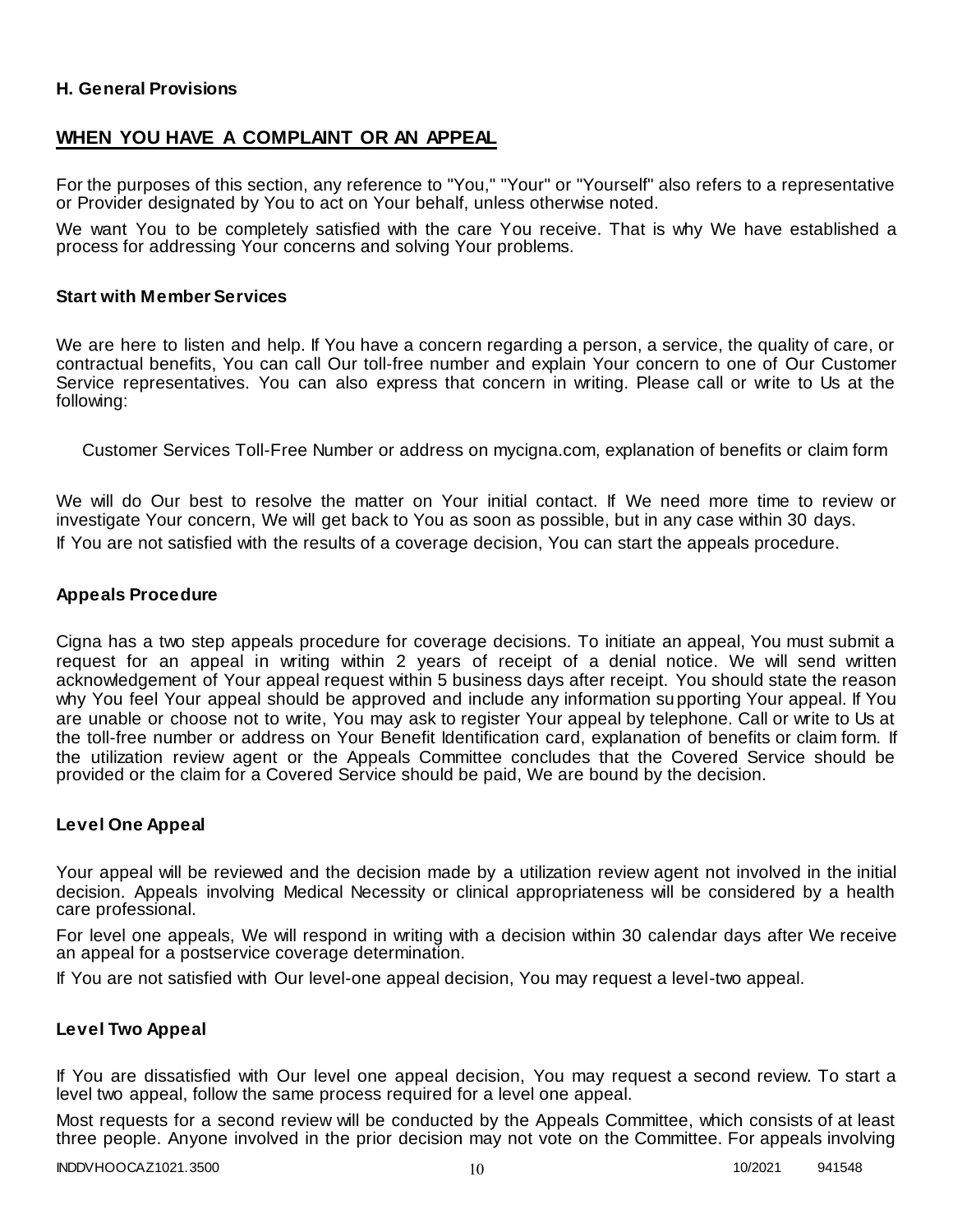Medical Necessity or clinical appropriateness, the Committee will consult with at least one Dentist reviewer in the same or similar specialty as the care under consideration, as determined by Cigna's Dentist reviewer. You may present Your situation to the Committee in person or by conference call.

For level two appeals We will acknowledge in writing that We have received Your request and schedule a Committee review. For postservice claims, the Committee review will be completed within 30 calendar days. You will be notified in writing of the Committee's decision within five working days after the Committee meeting, and within the Committee review time frames above if the Committee does not approve the requested coverage.

### **Notice of Benefit Determination on Appeal**

Every notice of an appeal decision will be provided in writing or electronically and, if an adverse determination, will include:

- (1) the specific reason or reasons for the denial decision;
- (2) reference to the specific Policy provisions on which the decision is based;
- (3) a statement that the claimant is entitled to receive, upon request and free of charge, reasonable access to and copies of all documents, records, and other Relevant Information as defined;
- (4) upon request and free of charge, a copy of any internal rule, guideline, protocol or other similar criterion that was relied upon in making the adverse determination regarding Your appeal, and an explanation of the scientific or clinical judgment for a determination that is based on a medical necessity, experimental treatment or other similar exclusion or limit.

### **Relevant Information**

Relevant Information is any document, record, or other information which was relied upon in making the benefit determination; was submitted, considered, or generated in the course of making the benefit determination, without regard to whether such document, record, or other information was relied upon in making the benefit determination; demonstrates compliance with the administrative processes and safeguards required by federal law in making the benefit determination; or constitutes a statement of policy or guidance with respect to the plan concerning the denied treatment option or benefit or the claimant's diagnosis, without regard to whether such advice or statement was relied upon in making the benefit determination.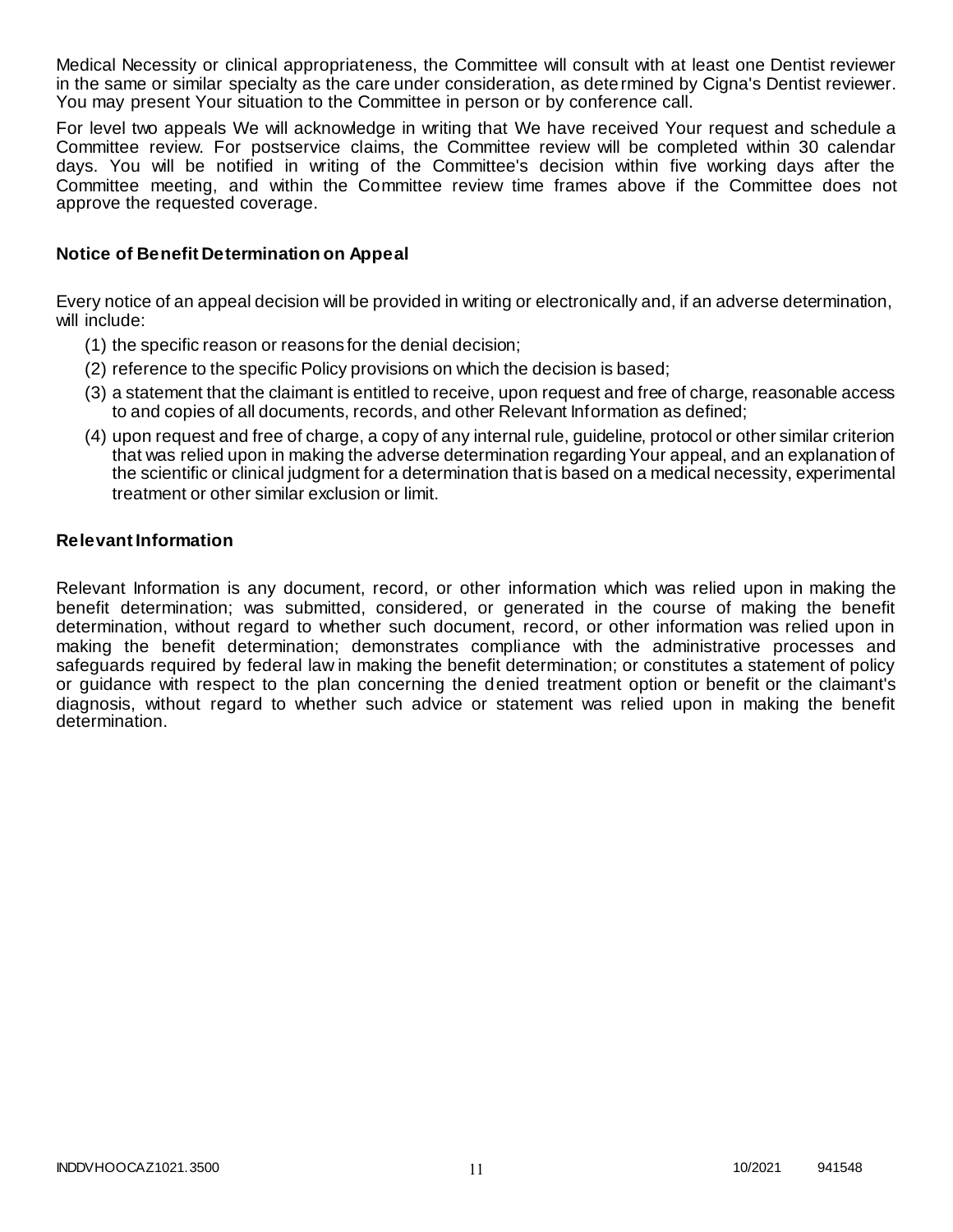# **I. Participating Dental Providers**

Cigna will provide a current list of Dentists currently participating with Cigna and their locations to each Covered Person upon request.

To verify if a Dentist is currently participating with Cigna and is accepting new Cigna Insureds, the Covered Person should visit Our website at mycigna.com.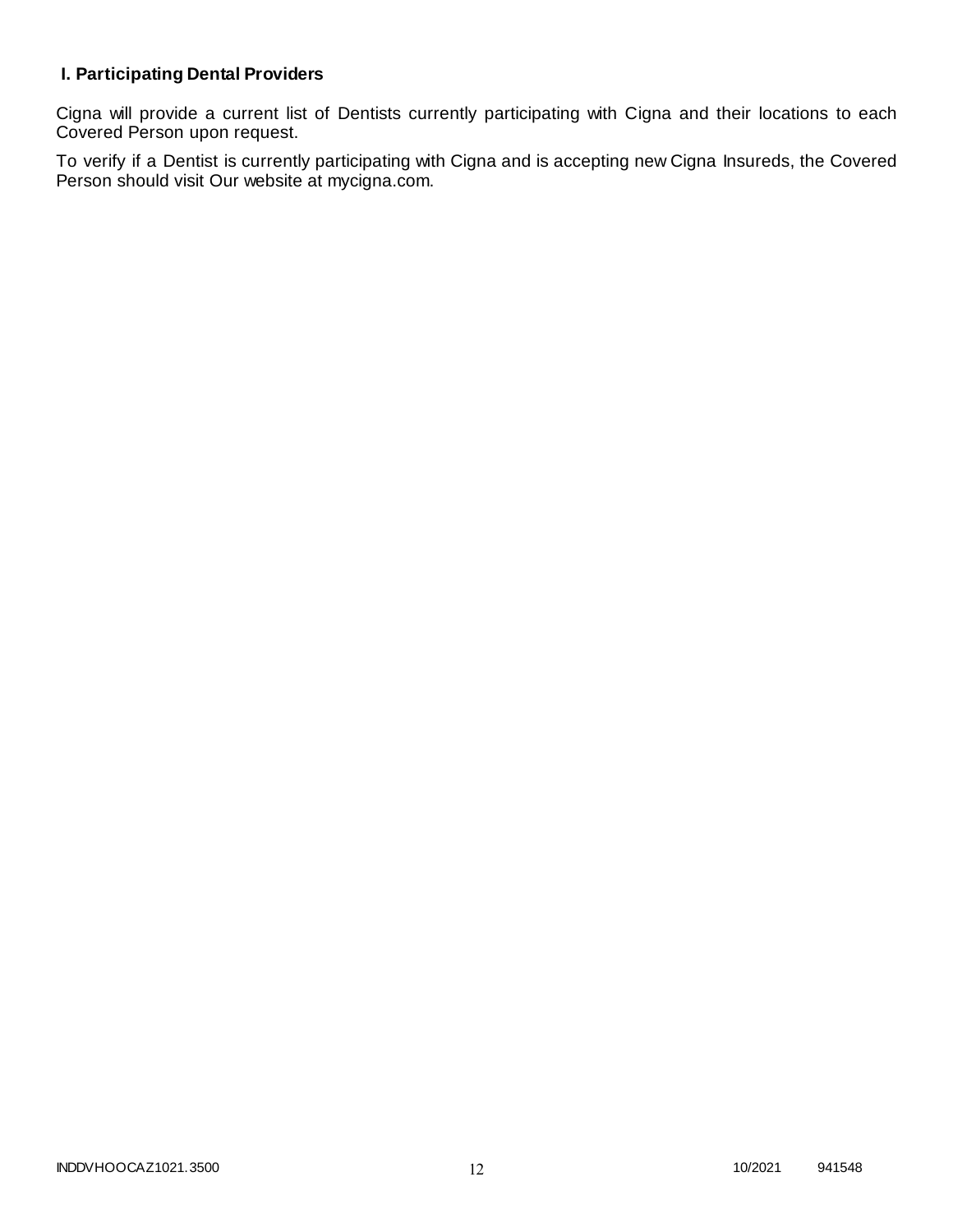### **J. Renewability, Eligibility, and Continuation**

1. The Policy will renew except for the specific events stated in the Policy. Cigna may change the premiums of the Policy with 60 days written notice to the Insured. However, Cigna will not refuse to renew or change the premium schedule for the Policy on an individual basis, but only for all Insureds in the same class and covered under the same Policy as You.

2. The individual plan is designed for residents of Arizona who are not enrolled under or covered by any other group or individual health coverage. You must notify Cigna of all changes that may affect any Covered Person's eligibility under the Policy.

3. You or Your Dependent(s) will become ineligible for coverage:

- When premiums are not paid according to the due dates and grace periods described in the premium section.
- With respect to Your Spouse, Domestic Partner, or partner to a Civil Union: when the Spouse is no longer married to the Insured or when the union is dissolved.
- With respect to You and Your Family Member(s): when You no longer meet the requirements listed in the Conditions of Eligibility section.
- The date the Policy terminates.
- When the Insured no longer lives in the Service Area.

4. If a Covered Person's eligibility under this Plan would terminate due to the Insured's death, divorce or if other Dependents would become ineligible due to age or no longer qualify as dependents for coverage under this Plan; except for the Insured's failure to pay premium, the Covered Person's insurance will be continued if the Covered Person exercising the continuation right notifies Cigna and pays the appropriate monthly premium within 60 days following the date this Policy would otherwise terminate. Any waiting periods in the new Plan will be considered as being met to the extent coverage was in force under this Pla n.